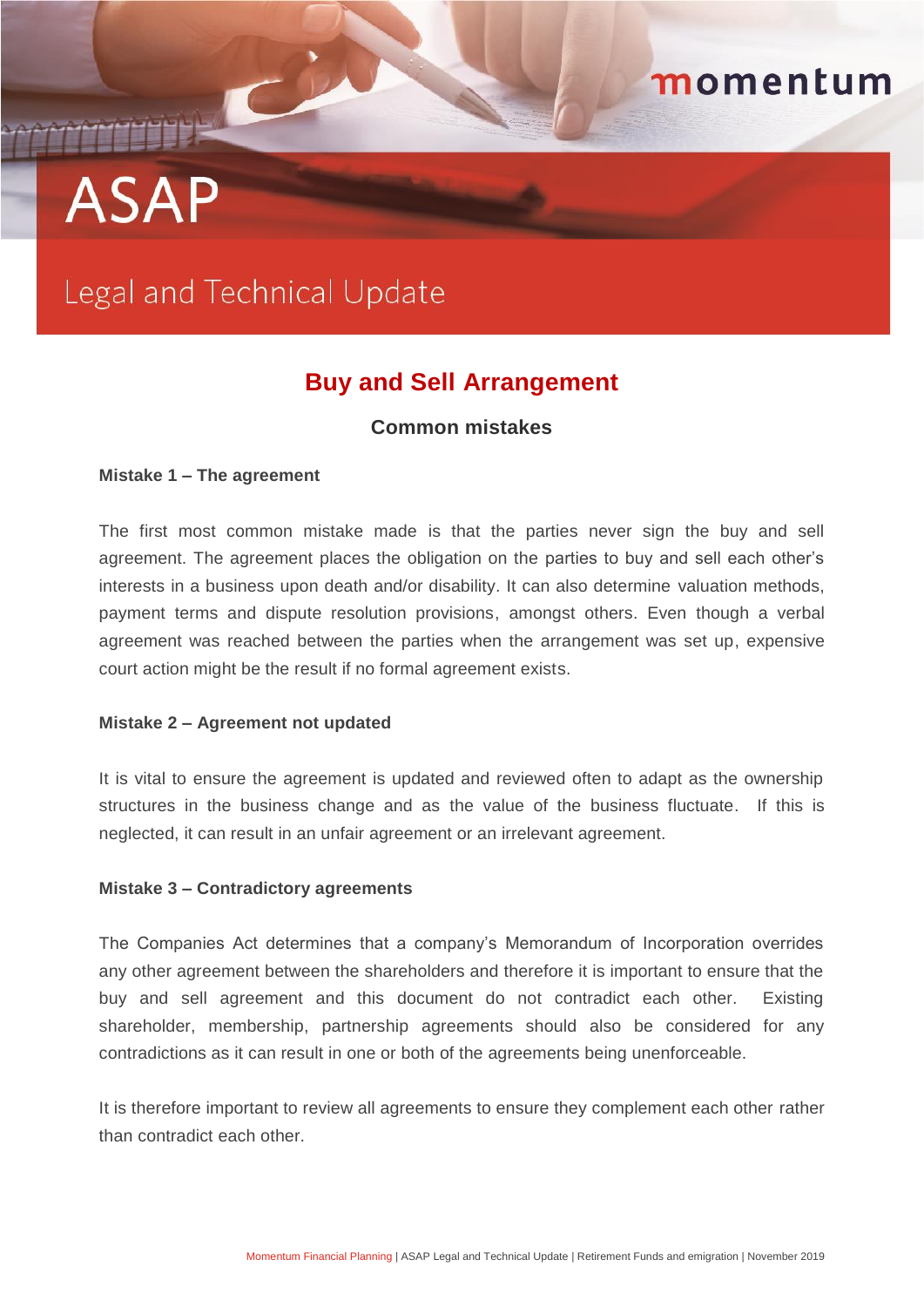#### **Mistake 4 – Policy structure**

Parties often decide that the business should own the policies, even if the transaction is a traditional buy and sell arrangement and not a share buyback.

Practically, the consequences of the business owning the policies can be detrimental. If a party dies, the policy proceeds are paid to the business, however, the obligation to buy the interest rests on the remaining business owners or buying parties. This will result in the business having to declare a dividend to the purchasing parties (which will result in dividends withholding tax of 15%), or the business entering into a loan agreement with the purchasing parties, resulting in the purchasing party buying an asset but also acquiring a new liability in his personal estate.

Where the business owns the policy, the estate duty exemption available to buy and sell policies may also be lost, resulting in an avoidable estate duty liability. In traditional buy and sell arrangements, the policies should be owned by the parties that are obliged to purchase the interest in the business.

#### **Mistake 5 – Policy premium payment**

The first error made is that the business pays the premiums on the policies that are owned by the individual parties. In some instances the business even deducts this premium for tax purposes. The premiums paid to fund a buy and sell policy is not tax deductible, so where a tax deduction is wrongfully claimed, SARS can recoup the tax benefits enjoyed and can apply penalties to that amount.

In other instances the premiums are paid by the business and divided equally between the individual parties, either as salary increases or against the party's credit loan accounts. In this instance some parties will end up paying premiums on policies that are on their own lives, which will result in the estate duty exemption being lost.

If the business pays the premiums on behalf of the policyholders, it is important that the premiums are accounted for properly. Where the parties have credit loan accounts owed to them by the business, the business can write the premium off against that loan account as a part repayment of the loan. If no loan account exists, the business will have to add the premium to the parties' gross income as a fringe benefit.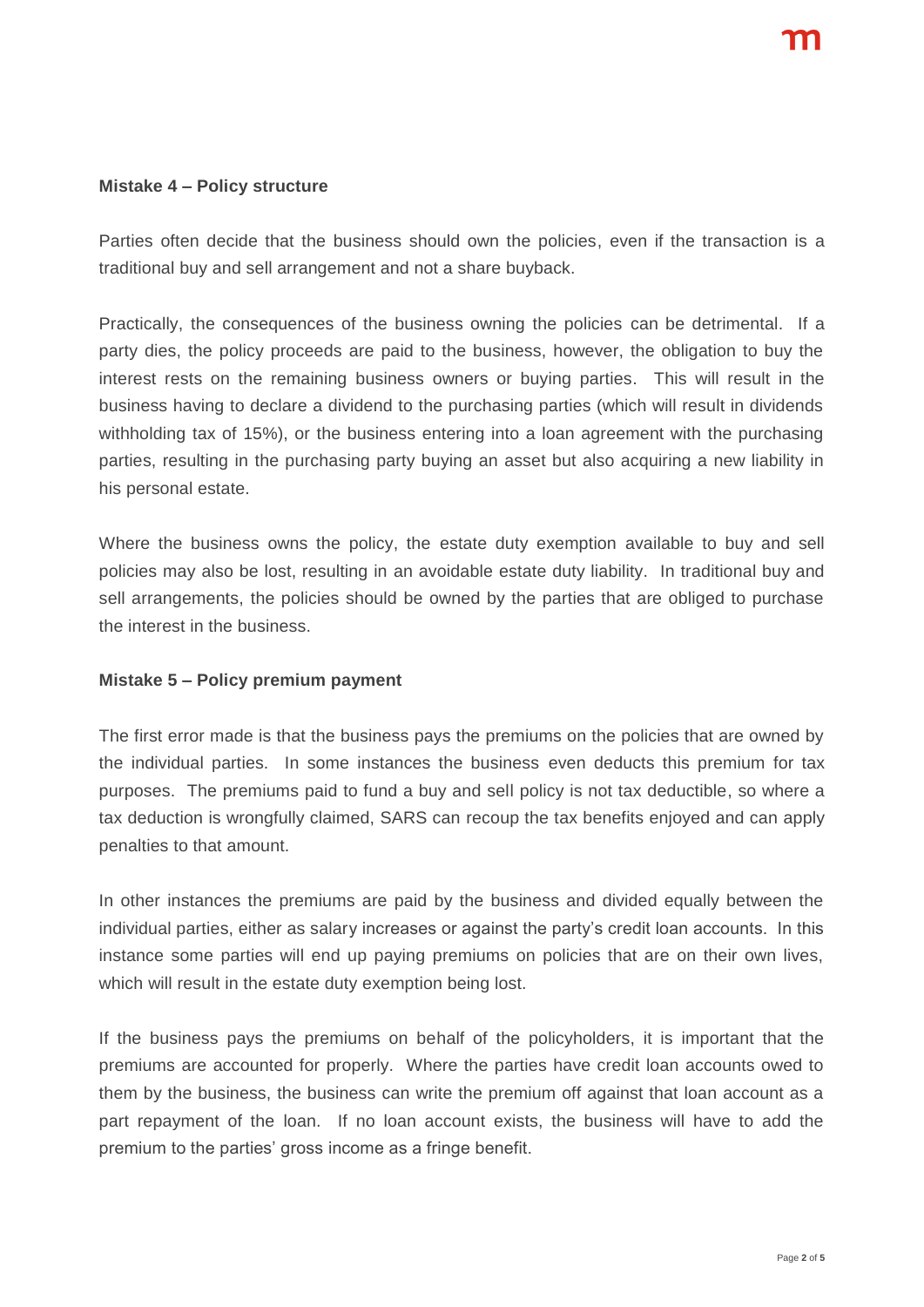The business will enjoy a tax deduction in respect of that benefit paid to the party and the policyholder party will pay tax on that fringe benefit (the policyholder party must be an employee in this instance.)

If none of the above alternatives exist – there is no credit loan account and the policyholder is not an employee of the business – the premium must be debited against the personal account of the policyholder.

#### **Mistake 6 – Under or over-insurance**

This mistake can result in donations tax implications or negative estate duty implications.

In the case of over-insurance it is common for the agreement to be amended to determine that the purchase price is equal to the policy's value. For example, the value of the business is R1 000 000 but the parties insure it for R2 000 000. If R2 000 000 is paid for the R1 000 000 interest, the purchasing party can be liable for donations tax on the excess amount.

On the other hand, the executor might accept this valuation of R2 000 000, which may result in the deceased's estate incurring an estate duty liability on the additional R1 000 000 as well as a capital gains tax liability. So either way, an additional expense can be incurred. It can also place the estate duty exemption at risk.

#### **Mistake 7 – Valuation of business**

The valuation method used for the business should be realistic. In terms of the Estate Duty Act, the executor has to obtain a formal valuation when valuing unlisted shares, so it is important that the value used in the buy and sell and the value determined by the executor of the estate for estate duty and capital gains tax purposes are in line with each other.

This will also prevent possible disputes between the remaining parties and the beneficiaries of the affected party's estate.

#### **Mistake 8 – Insured Benefits**

The policies funding buy and sell arrangements should ideally provide cover for death and disability – and on an accelerated basis as the party will only sell the business interest once, on death or disability.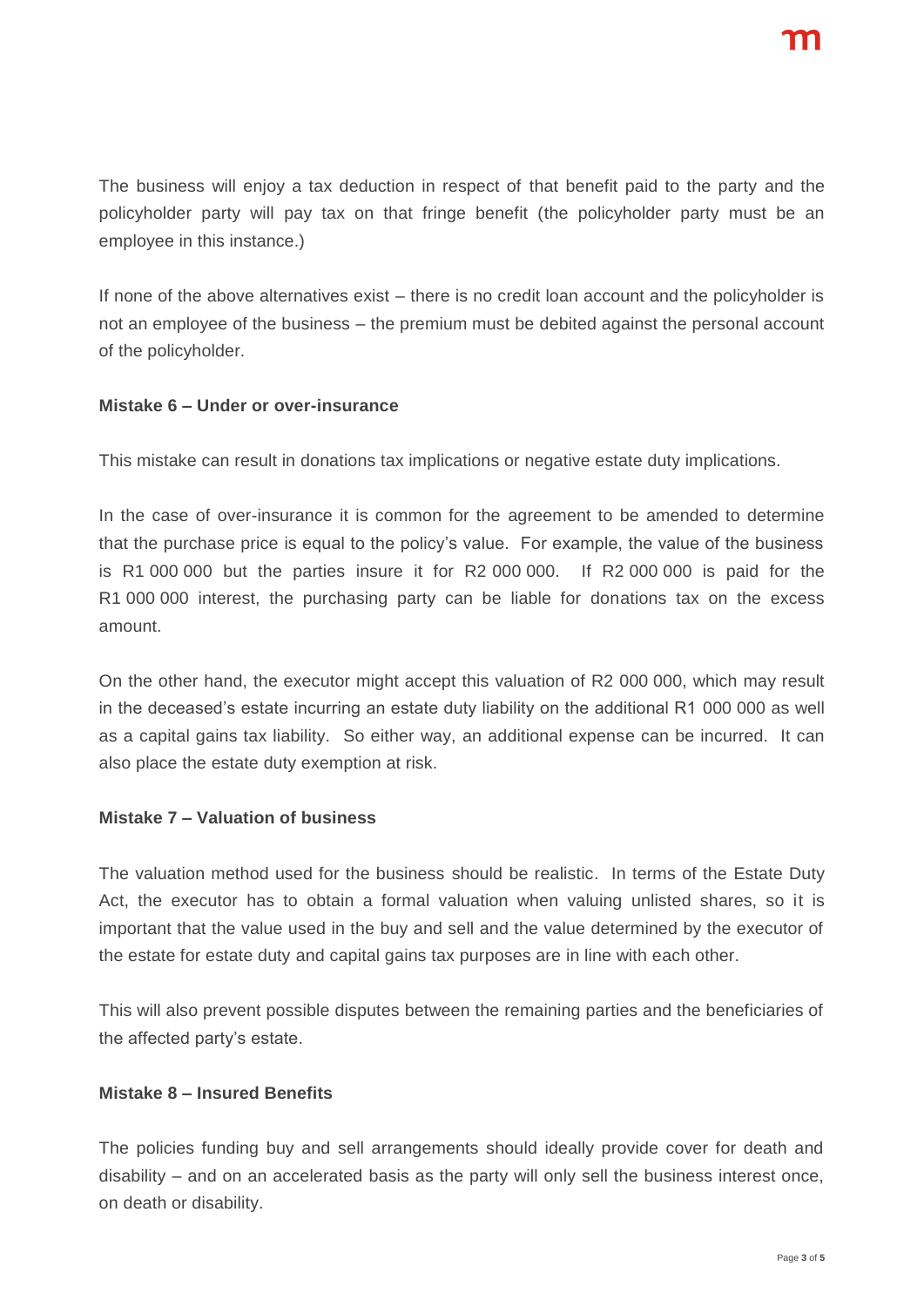It is important to take note of the type of disability cover that is applied for. In general own occupation based lump sum disability is ideal, and should be opted for if the party qualifies for it. However, if the party cannot obtain this type of cover, it is necessary to revisit the definition of disability in the agreement and to ensure that the agreement and the type of cover correlate.

Where a party cannot obtain disability cover, the parties can either agree that the uninsurable party does not sell his interest upon his disability or alternatively, they can agree to an instalment sale agreement.

Critical illness is often added to buy and sell policies. Generally, business owners will not wish to sell their business interests when contracting a critical illness - as incapacity is generally temporary. Critical illness is typically a personal benefit as the individual with the illness should be the benefactor of the policy proceeds.

#### **Mistake 9 – Beneficiary nominations**

In the ideal world the policy proceeds should pay to the parties obliged to buy the interest in the business. However, there are certain instances where parties want peace of mind that the funds in the policy will be paid to a specific person (generally the spouse). The spouse is then nominated as a beneficiary on the policy – so instead of making payment to the purchasing policyholders, it pays directly to the spouse of the deceased. There are various risks associate with this practice and it is best to avoid it.

An alternative method to secure the policy payment to the deceased's estate, is to register a security cession over the policy in favour of the selling party – giving the executor the power to invoke that cession should the buying party not perform as determined in the buy and sell agreement.

#### **Mistake 10 – Estate Duty and Capital Gains Tax**

When structuring a buy and sell arrangement attention is focused on the estate duty consequences attached to the policy funding the arrangement. Even though the estate duty consequences attached to the policy is important when effecting the policies and determining the correct sum insured, one should not lead the client to believe that this is the only instance of estate duty he should be aware of.